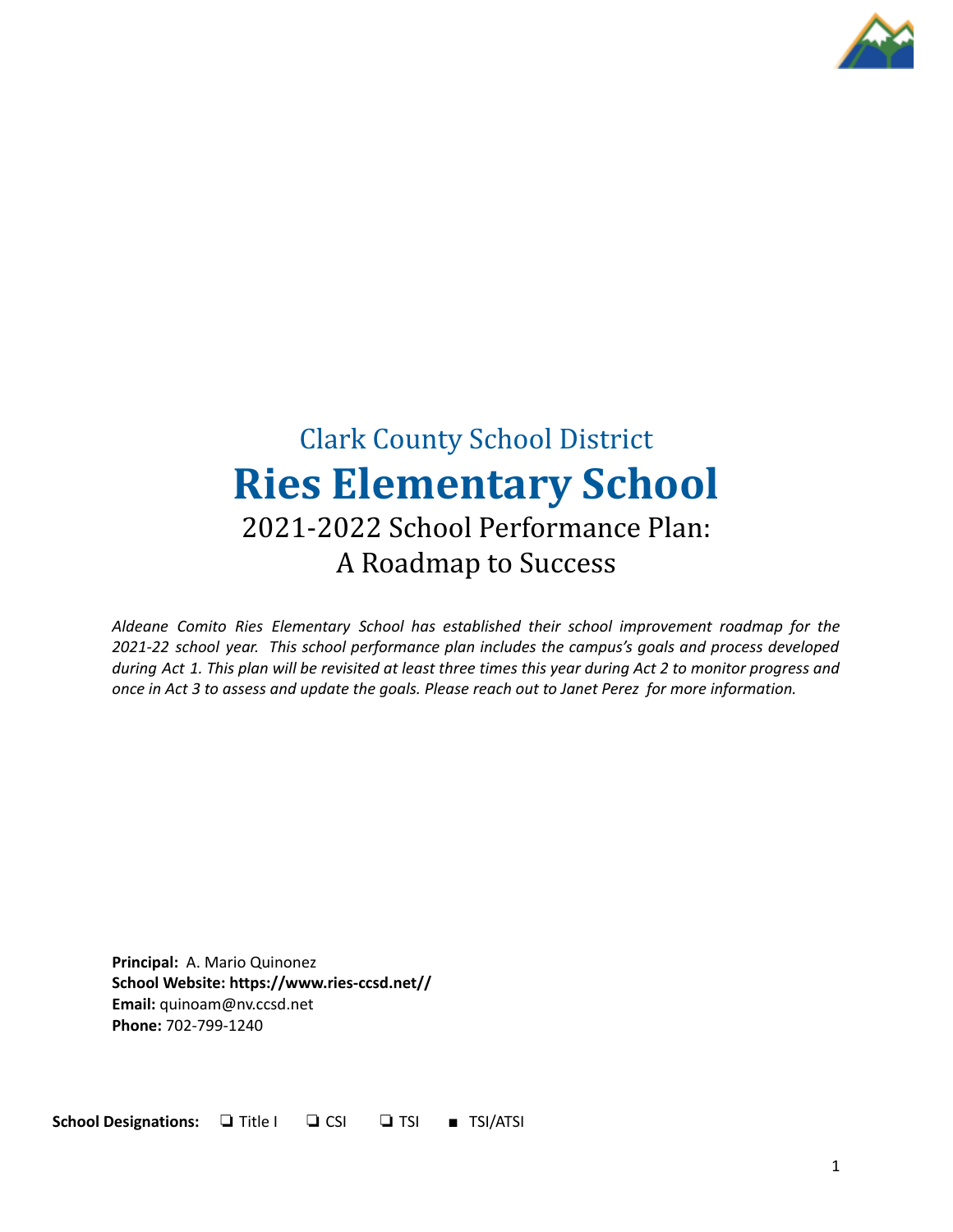

## **School Information**

This section provides an at-a-glance view of the school's enrollment and student performance data. For information about Nevada's Consolidated State Plan, see Every Student [Succeeds](https://doe.nv.gov/uploadedFiles/ndedoenvgov/content/Boards_Commissions_Councils/ESSA_Adv_Group/NevadaSubmittedConsolidatedPlanFinal.pdf) Act (ESSA), and for detailed information about the School and District rating system, see the School [Rating](http://nevadareportcard.nv.gov/DI/MoreDownload?filename=Nevadas%20School%20Rating%20System.pdf) *[Overview.](http://nevadareportcard.nv.gov/DI/MoreDownload?filename=Nevadas%20School%20Rating%20System.pdf)*

| ---------     |              |                                 |              |                 |              |                        |                                   |                                |            |        |            |
|---------------|--------------|---------------------------------|--------------|-----------------|--------------|------------------------|-----------------------------------|--------------------------------|------------|--------|------------|
|               |              |                                 |              |                 |              | <b>Enrollment Data</b> |                                   |                                |            |        |            |
|               | <b>Total</b> | Am $ln/$<br>AK<br><b>Native</b> | <b>Asian</b> | <b>Hispanic</b> | <b>Black</b> | White                  | <b>Pacific</b><br><b>Islander</b> | Two or<br><b>More</b><br>Races | <b>IEP</b> | EL     | <b>FRL</b> |
| <b>School</b> | 763          | 0.4%                            | 19.3%        | 26.9%           | 12.5%        | 22.9%                  | 4.1%                              | 14.0%                          | 9.57%      | 7.08%  | 100%       |
| District*     | 323,787      | 0.34%                           | 6.06%        | 46.57%          | 14.72%       | 23.76%                 | 1.62%                             | 6.93%                          | 12.73%     | 16.12% | 75.54%     |
| State*        | 496,938      | 0.82%                           | 5.44%        | 42.69%          | 11.45%       | 31.36%                 | 1.46%                             | 6.78%                          | 12.68%     | 14.13% | 65.8%      |

\*Accountability Year 2019-2020. Source: nevadareportcard.nv.gov

| Accountability ical 2015 2020. Source: ilevadareporteara.iiv.gov<br><b>Student Performance Data</b> |                            |             |                 |                 |             |                 |                 |                |             |                        |
|-----------------------------------------------------------------------------------------------------|----------------------------|-------------|-----------------|-----------------|-------------|-----------------|-----------------|----------------|-------------|------------------------|
|                                                                                                     |                            | <b>Math</b> |                 |                 | <b>ELA</b>  |                 |                 | <b>Science</b> | <b>ELPA</b> |                        |
| <b>Academic</b><br>Year                                                                             | School/<br><b>District</b> | Proficiency | Growth<br>(MGP) | Growth<br>(AGP) | Proficiency | Growth<br>(MGP) | Growth<br>(AGP) | Proficiency    | Proficiency | <b>Growth</b><br>(AGP) |
|                                                                                                     | School                     | 41.9%       | 47.0            | 36.5%           | 47.7%       | 51.0            | 47.2%           | 18.9%          | 11.9%       | 44.4%                  |
| 2018                                                                                                | <b>District</b>            | 36.1%*      | $50*$           | $38*$           | 47.4%*      | $51*$           | $50.6*$         | 28.9%*         | 14.4%**     | 48.5%*                 |
|                                                                                                     | <b>School</b>              | 43.5%       | 50.0            | 40.2%           | 52.5%       | 53.0            | 54.6%           | 15.7%          | 12.5%       | 42.5%                  |
| 2019                                                                                                | <b>District</b>            | 36.6%*      | 49*             | $38.1*$         | 48.3%*      | $50*$           | $52.4*$         | 28.9%*         | 15.5%**     | 50.6%*                 |
|                                                                                                     | <b>School</b>              | N/A         | N/A             | N/A             | N/A         | N/A             | N/A             | N/A            | 30.0%       | 18.7%                  |
| 2020                                                                                                | <b>District</b>            | N/A         | N/A             | N/A             | N/A         | N/A             | N/A             | N/A            | 14.5%**     | 45.4%**                |

\*Source: nevadareportcard.nv.gov \*\*Source: NDE Data File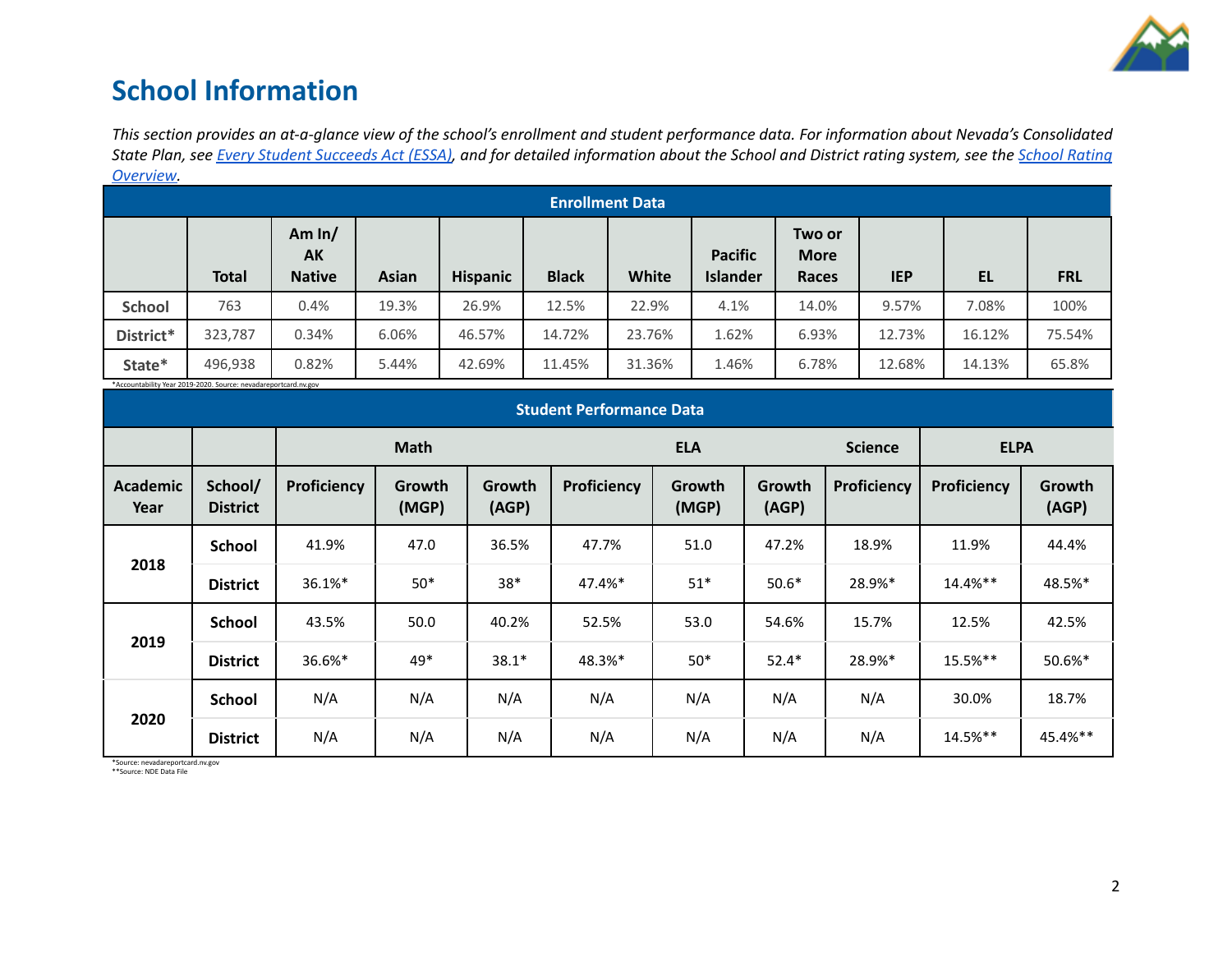

| <b>4 Year ACGR</b> |                               |                               |                               |  |
|--------------------|-------------------------------|-------------------------------|-------------------------------|--|
|                    | <b>Grad Rate</b><br>2017-2018 | <b>Grad Rate</b><br>2018-2019 | <b>Grad Rate</b><br>2019-2020 |  |
| <b>School</b>      | N/A                           | N/A                           | N/A                           |  |
| <b>District</b>    | N/A                           | N/A                           | N/A                           |  |

| <b>School Climate Data</b> |                                                |               |                         |  |  |
|----------------------------|------------------------------------------------|---------------|-------------------------|--|--|
|                            | <b>Cultural &amp; Linguistic</b><br>Competence | Relationships | <b>Emotional Safety</b> |  |  |
| <b>School</b>              | 404                                            | 407           | 416                     |  |  |
| District*                  | 379                                            | 368           | 361                     |  |  |

\*Source: datatool.nevadaschoolclimate.org; Results Across Topics; retrieved 6.22.2021

## **School Continuous Improvement (CI) Team**

The Continuous Improvement Team is made up of a diverse group of school administrators, teachers, staff, caretakers, and students. This team *meets regularly to develop, monitor, and continually respond to the school's teaching and learning needs.*

| <b>Name</b>                                                      | <b>Role</b>                                        |
|------------------------------------------------------------------|----------------------------------------------------|
| <b>Mario Quinonez</b><br>А.                                      | Principal(s) (required)                            |
| Janet Perez                                                      | Other School Leader(s)/Administrator(s) (required) |
| Natalie Sakho<br>Tahsondria Afrim<br>Renee Merrick<br>Sara Smith | Teacher(s) (required)                              |
| Theresa Guastalli*                                               | Paraprofessional(s) (required)                     |
| Magdalena Santillan<br>Kira Bradshaw                             | Parent(s) (required)                               |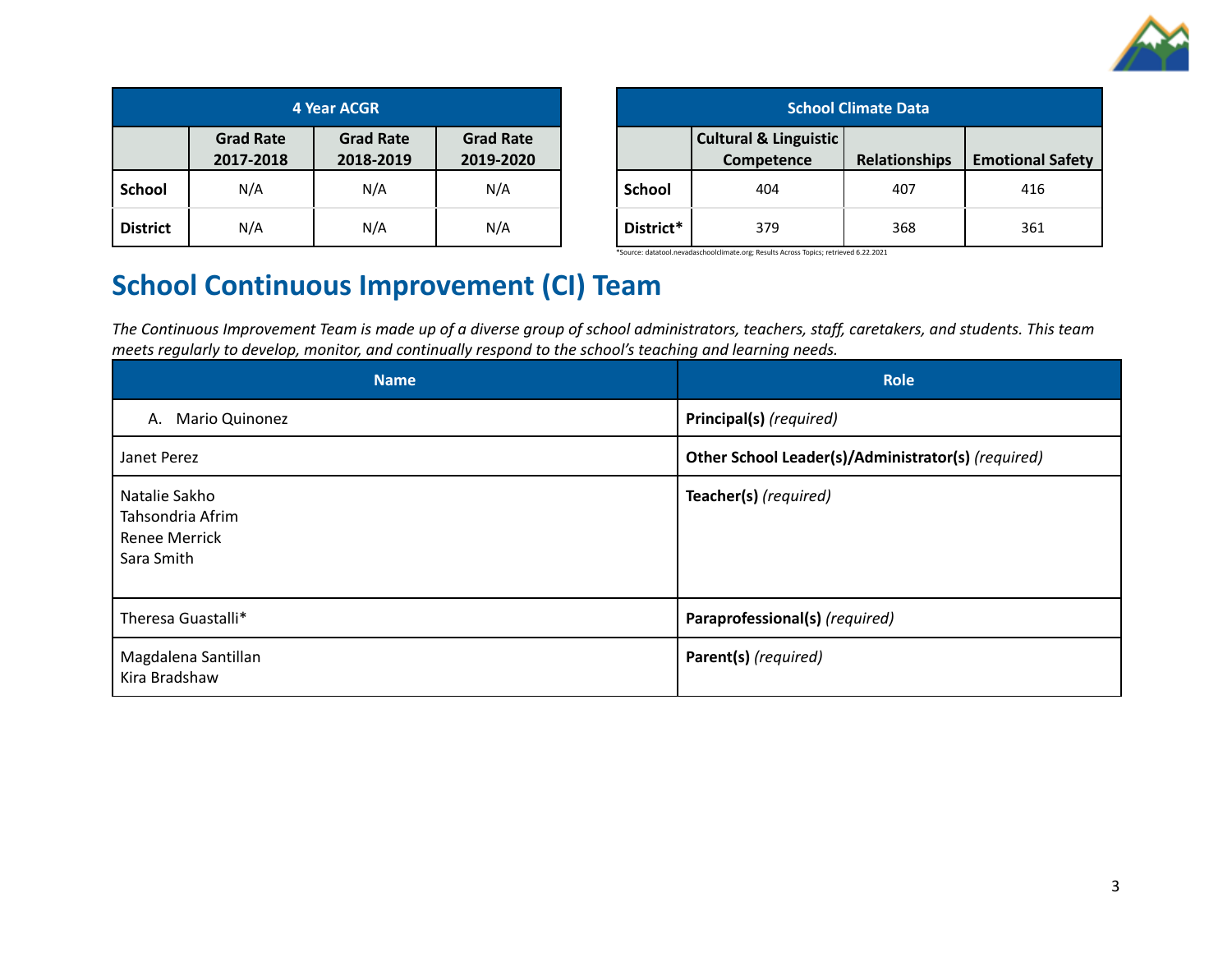

# **School Community Outreach**

| <b>Outreach Event</b>                          | <b>Date and Time</b>    | Number in<br><b>Attendance</b> | <b>Key Takeaways</b>                                                                                                                                                                                                         |
|------------------------------------------------|-------------------------|--------------------------------|------------------------------------------------------------------------------------------------------------------------------------------------------------------------------------------------------------------------------|
| School Continuous Improvement Outreach Session | 9/20/21 at 8:15<br>a.m. | $\overline{7}$                 | MAP Data: Math shows a decline in<br>proficiency when math has been a<br>strength. Virtual lessons do not have<br>the manipulatives and our visual and<br>kinesthetic learners didn't have that<br>connection the past year. |
| School Continuous Improvement Outreach Session | 9/20/21 at 8:15<br>a.m. | $\overline{7}$                 | Covid is affecting student attendance<br>at Ries ES.<br>STAR and MAP scores show similar<br>findings. Cross triangulate showing<br>validity in data.                                                                         |

*This section highlights outreach events facilitated by the school to engage students, regarding school partners.*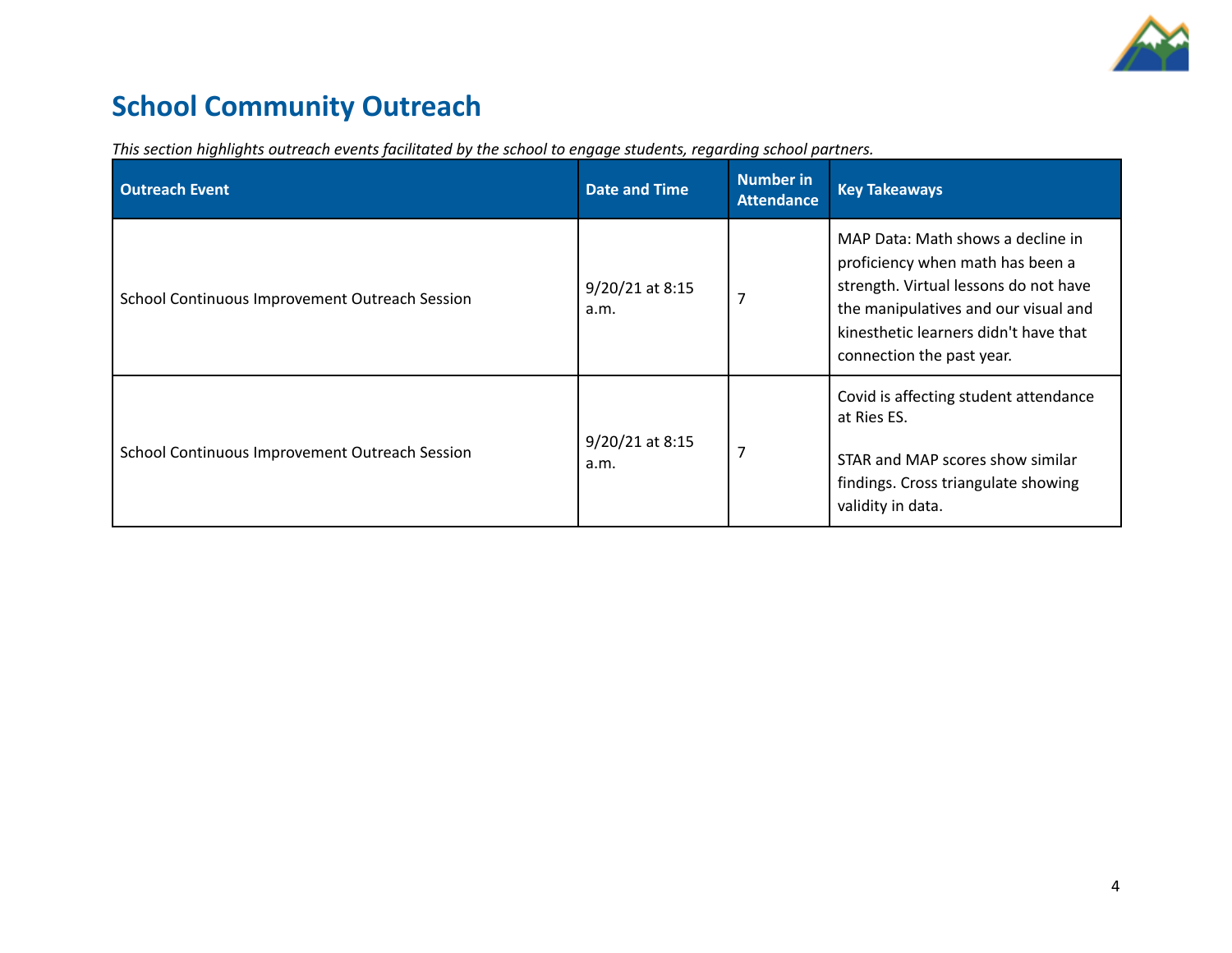

## **School Goals**

The school goals were developed over a series of five events and included opportunities for teachers, parents, and students to share their experience and ideas for improvement. The tables on the following pages capture key aspects of the process the CI team engaged in during the *creation of this plan.*

### **Inquiry Area 1 - Student Success**

#### **Part A**

|                                |                                                                                                                                                                                                                                                                                                                                                                                                                                                                                                                                                                                                                                                                                                                                                    | <b>Student Success</b>                                                                                                                                                                                                                                                                                                                                                                                                                                                                                                                                                                                                                                |                                                                                                                                                                                                                                                                                                                                                                                                                                                                                                                                                                                                                                                                                                                                                                                                                                                             |
|--------------------------------|----------------------------------------------------------------------------------------------------------------------------------------------------------------------------------------------------------------------------------------------------------------------------------------------------------------------------------------------------------------------------------------------------------------------------------------------------------------------------------------------------------------------------------------------------------------------------------------------------------------------------------------------------------------------------------------------------------------------------------------------------|-------------------------------------------------------------------------------------------------------------------------------------------------------------------------------------------------------------------------------------------------------------------------------------------------------------------------------------------------------------------------------------------------------------------------------------------------------------------------------------------------------------------------------------------------------------------------------------------------------------------------------------------------------|-------------------------------------------------------------------------------------------------------------------------------------------------------------------------------------------------------------------------------------------------------------------------------------------------------------------------------------------------------------------------------------------------------------------------------------------------------------------------------------------------------------------------------------------------------------------------------------------------------------------------------------------------------------------------------------------------------------------------------------------------------------------------------------------------------------------------------------------------------------|
|                                | <b>Student Performance</b>                                                                                                                                                                                                                                                                                                                                                                                                                                                                                                                                                                                                                                                                                                                         | <b>Social and Emotional Learning</b>                                                                                                                                                                                                                                                                                                                                                                                                                                                                                                                                                                                                                  | <b>Access to Rigorous Texts and Tasks</b>                                                                                                                                                                                                                                                                                                                                                                                                                                                                                                                                                                                                                                                                                                                                                                                                                   |
| <b>Data</b><br><b>Reviewed</b> | 34% of the third graders overall scored at<br>or above the 61st percentile according to<br>the 2021 fall math MAP assessment.<br>26% of the fourth graders overall scored at<br>or above the 61st percentile according to<br>the 2021 fall math MAP assessment.<br>23% of the fifth graders overall scored at or<br>above the 61st percentile according to the<br>2021 fall math MAP assessment.<br>Math MAP Fall Scores for the following<br>school years.<br>3rd Grade (Students Proficient at the 61st<br><i>percentile</i> )<br>2021-2022: 34% students proficient<br>2020-2021: 39% students proficient<br>2019-2020: 44% students proficient<br>4th Grade (Students Proficient at the 61st<br>percentile on the fall MAP math<br>assessment) | The overall results on the Nevada<br><b>School Climate/Social Emotional</b><br>Learning Survey showed a score of<br>74/100 on social and emotional<br>competence in fall of 2019.<br>94.1% of the students feel safe at the<br>school according to the 2021<br>Districtwide Student Survey.<br>85% of the students responded that it<br>was very easy or easy to get along<br>well with their classmates according<br>to the 2021 Districtwide Student<br>Survey.<br>82% of the students thought that it<br>was very easy or easy to know the<br>emotions that they feel according to<br>the 2021 Districtwide Student Survey.<br>Districtwide Survey | Teachers use the Envisions math<br>curriculum to teach the students in<br>grades 3-5 in order to provide rigorous<br>Tier Linstruction. Teachers also<br>differentiate small math group<br>instruction in order to scaffold<br>instruction for the students. Teachers<br>assign and utilize the resources provided<br>by the Envisions curriculum in order to<br>help drive their instruction.<br>Teachers use summative and formative<br>assessments to help drive their<br>instructions. They have conversations<br>based on the data provided on various<br>assessments and they talk about ways<br>to effectively reteach the students who<br>are struggling with different concepts.<br>Classroom observations, lesson plan<br>reviews, and PLC conversations are also<br>used as rigorous tasks to improve<br>teacher practices and student learning. |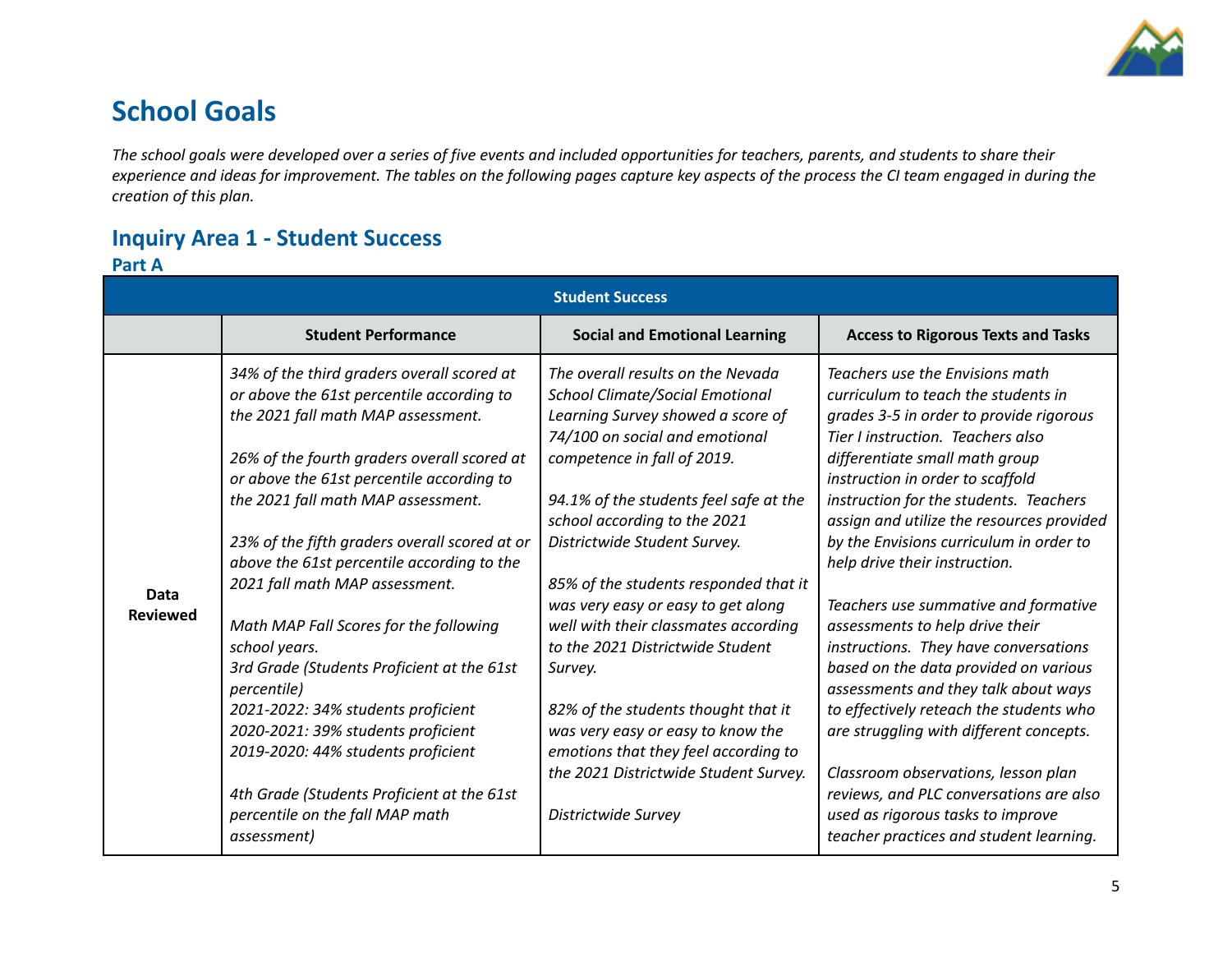

| 2021-2022: 24 % students proficient<br>2020-2021: 40 % students proficient                                                       |  |
|----------------------------------------------------------------------------------------------------------------------------------|--|
| 5th Grade (Students Proficient at the 61st<br>percentile)<br>2021-2022: 23% students proficient                                  |  |
| 36.6% of the third graders overall were<br>proficient on the SBAC math assessment for<br>the 2020-2021 school year.              |  |
| 28.5% of the fourth graders overall were<br>proficient on the SBAC math assessment for<br>the 2020-2021 school year.             |  |
| 20 % of the fifth graders overall were<br>proficient on the SBAC math assessment for<br>the 2020-2021 school year.               |  |
| 3rd Grade SBAC Math Scores (Overall)                                                                                             |  |
| 2017-2018: 49.6% proficient<br>2018-2019: 50.7% proficient<br>2020-2021: 36.6% proficient                                        |  |
| 4th Grade SBAC Math Scores (Overall)<br>2017-2018: 42. 4% proficient<br>2018-2019: 48% proficient<br>2020-2021: 28.5% proficient |  |
| 5th Grade SBAC Math Scores (Overall)<br>2017-2018: 36.3% proficient<br>2018-2019: 33% proficient<br>2020-2021: 20% proficient    |  |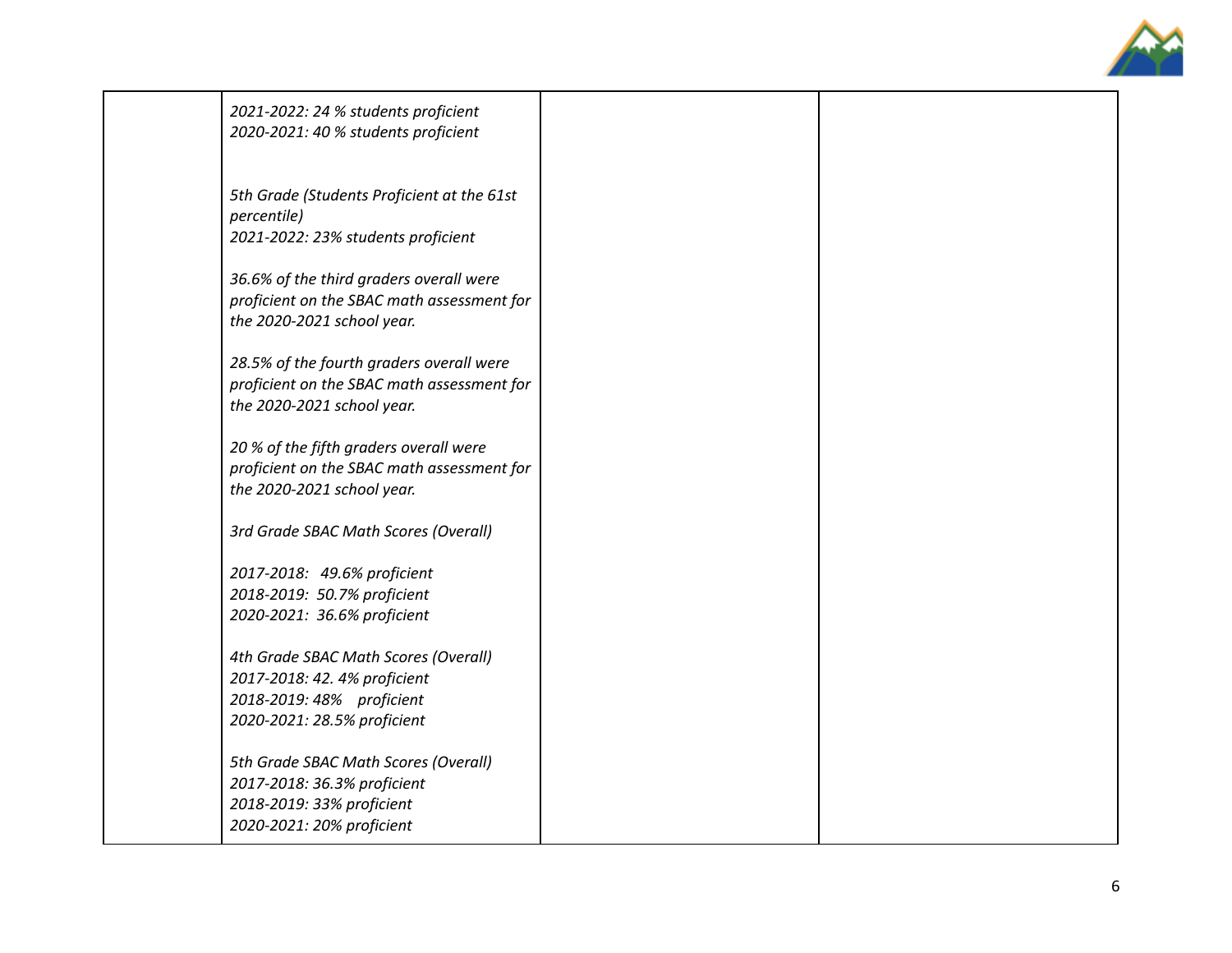

|                                       | <b>MAP Growth Assessments</b><br><b>SBAC Growth Assessments</b>                                                                                                                                                                                                                                                                       |  |  |  |  |  |
|---------------------------------------|---------------------------------------------------------------------------------------------------------------------------------------------------------------------------------------------------------------------------------------------------------------------------------------------------------------------------------------|--|--|--|--|--|
|                                       | In third grade, SBAC math scores decreased from 50.7% in 2018-2019 to 36.6% in 2020-2021 which is a decrease of 14.1%.                                                                                                                                                                                                                |  |  |  |  |  |
| <b>Problem</b><br><b>Statement</b>    | In fourth grade, SBAC math scores decreased from 48% in 2018-2019 to 28.5% in 2020-2021 which is a decrease of 19.5%.                                                                                                                                                                                                                 |  |  |  |  |  |
|                                       | In fifth grade, SBAC math scores decreased from 33% in 2018-2019 to 20% in 2020-2021 which is a decrease in 13%.                                                                                                                                                                                                                      |  |  |  |  |  |
| <b>Critical Root</b><br><b>Causes</b> | Math scores decreased significantly in grades 3-5, and what led to that decrease was the inability to use manipulatives to<br>visually represent problems due to the pandemic. It was also difficult to teach the students concept development and<br>differentiate instruction for students in small groups during virtual learning. |  |  |  |  |  |

#### **Part B**

| <b>Student Success</b>                                                                                                                                                                                                    |                                                                                                            |
|---------------------------------------------------------------------------------------------------------------------------------------------------------------------------------------------------------------------------|------------------------------------------------------------------------------------------------------------|
| <b>School Goal:</b> The school goal is to increase SBAC proficiency:<br>Increase the percent of students proficient in mathematics from 28.6%<br>in 2021 to 33.6%% by 2022 as measured by state summative<br>assessments. | <b>Aligned to Nevada's STIP Goal:</b><br><b>Goal 3:</b> All students experience continued academic growth. |

**Improvement Strategy:** *Number talks, concept training, professional development, and structured PLCs*

Evidence Level (1-Strong; 2-Moderate; 3-Promising; 4-Demonstrates a Rationale): Analyze data in PLCs - level 2; Build a committed staff through *professional development - level 1; enVision Math 2020 - level 3; MAP Growth Assessments - level 3*

**Intended Outcomes:** *Increase the percent of students scoring above the 60th percentile in math from 31.0%% (fall) to 36.0% (winter) to 42.0% (spring) by 2022 as measured by MAP Growth Assessment.*

#### **Action Steps:**

• What does it look like? Teachers will go to the NWEA website and analyze the data provided in the Learning Curriculum that breaks down the test by standards. This way, the teachers are able to determine students' strengths and weaknesses. The teachers would be able to use the data on the Learning Continuum to drive instruction for whole group, small group, and individual instruction. Teachers will also be able to use the data given to help differentiate instruction to meet the needs of all students.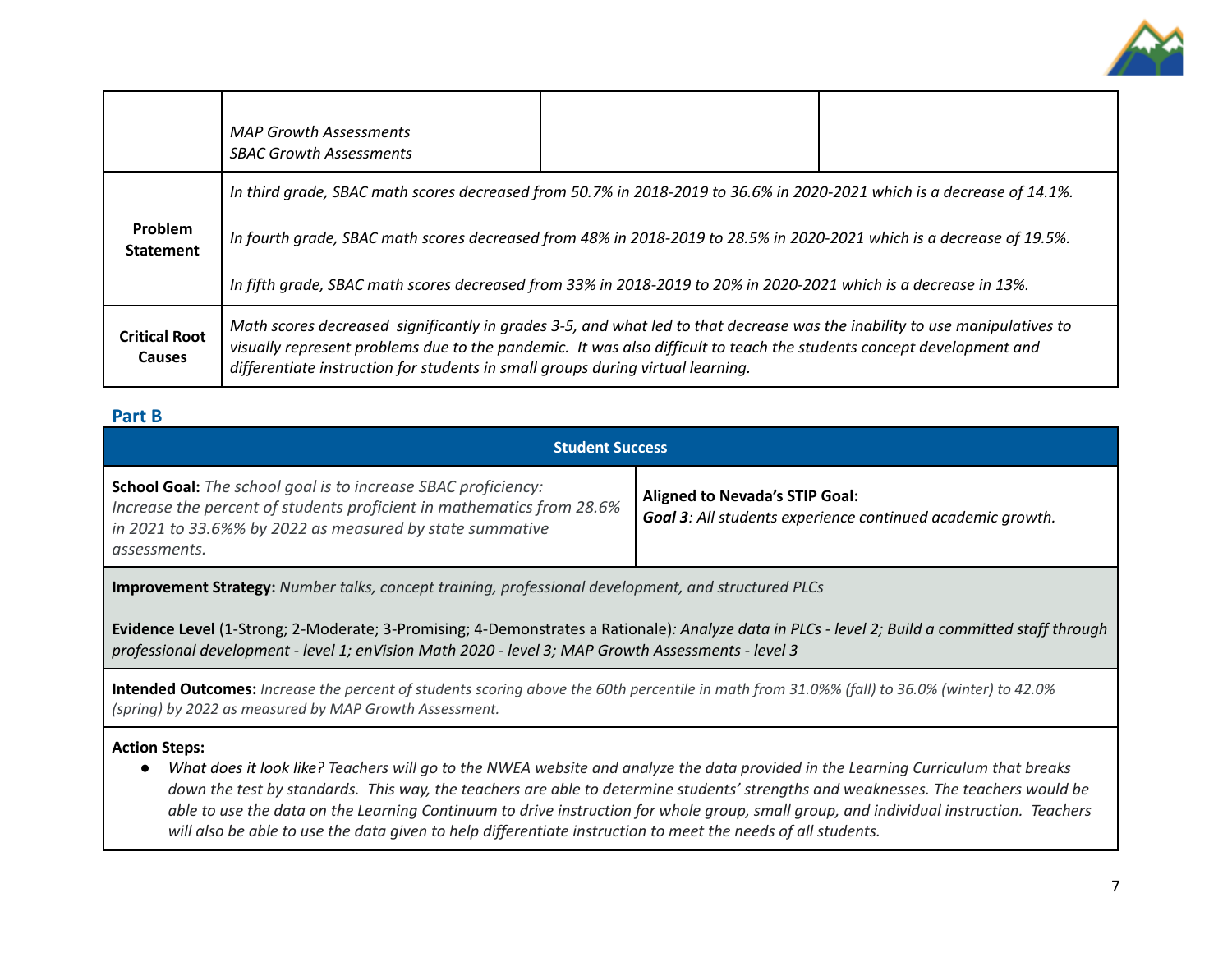

- Who is responsible for doing the work? (All 3-5 teachers are responsible for students taking their MAP math assessments as well as their SBAC 2022 math assessments. Students are responsible for taking their MAP math assessments and their SBAC assessments.)
- How often will it occur? (Three times a year MAP math data will be reviewed. SBAC data will also be reviewed at the end of the *2021-2022 school year.)*
- What data will be collected to determine if the action step is successful? SBAC 2022 math data for students' in grades 3-5, MAP math *winter data (2021) and MAP spring data (2022 ).*
- Who will monitor that the action step is being implemented? (All 3-5 teachers will ensure that their students take the winter MAP math assessment and the spring MAP math assessment. They will also ensure that all 3-5 students complete the SBAC math assessment in *2022.)*
- How often will we monitor? (Three times a year, the 3-5 grade math MAP data will be analyzed in order to help drive instruction in the classroom. SBAC math data will be studied from previous years to find areas of strength and weakness in order to help students *improve their scores.)*

#### **Resources Needed:**

- Math MAP Practice Assessments for Grades 3-5
- SBAC Sample Test Items from the state SBAC website
- Envisions Teacher Manuals and Envisions Online Teacher and Student Materials
- NWEA website to analyze the information provided on the Learning Continuum
- Achieve the Core in order to determine the major and supporting math standards
- Professional Development provided through RPDP and through the CPD district office

#### **Challenges to Tackle:**

- Understanding how teachers can teach concept development to students who are struggling with basic math facts.
- How to differentiate instruction when some of the students are two grade levels behind in their learning, but still have to be ready to *take state assessments in the spring.*
- Students are not willing to struggle through problems that they don't understand by using strategies that they have been taught to *solve various math problems.*

#### **Equity Supports. What, specifically, will we do to support the following student groups around this goal?**

English Learners: Explicit vocabulary instruction, various visual representations, anchor charts, meaningful academic discourse centered on content vocabulary pertaining to the standard, differentiated instruction in small groups, Kagan structures to support cooperative and independent learning, Practice Buddy practice on Envisions (Saavas), independent practice in Envisions workbook, fact practice on Freckle, mathematical songs that lend themselves to learning content vocabulary, Flocabulary, manipulatives, number lines, number talks, and different math strategies taught pertaining to the Nevada Academic Content Standards. Weighted funding employs educational personnel who provide services for at-risk and EL students.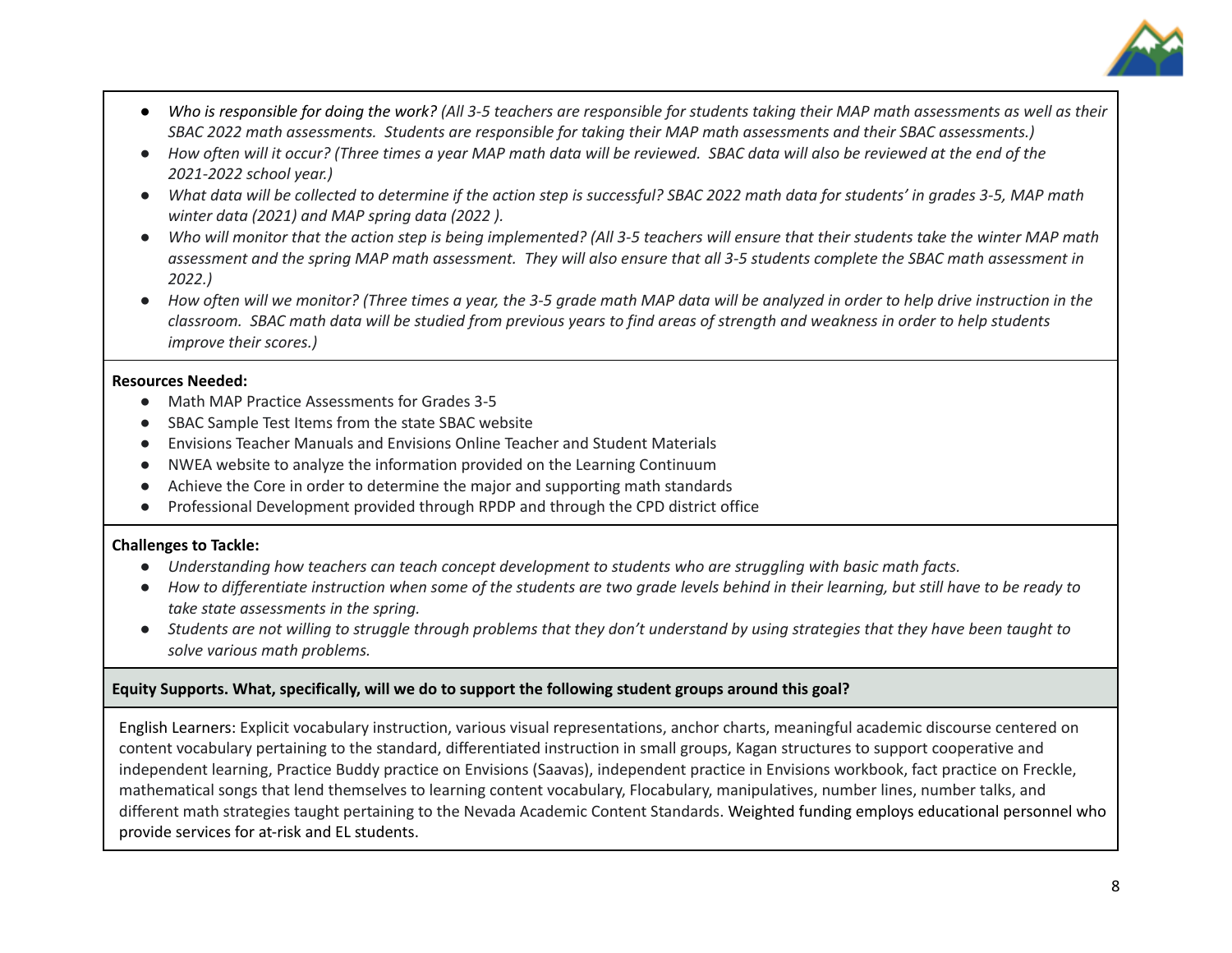

Foster/Homeless: Explicit vocabulary instruction, various visual representations, anchor charts, meaningful academic discourse centered on content vocabulary pertaining to the standard, differentiated instruction in small groups, Kagan structures to support cooperative and independent learning, Practice Buddy practice on Envisions (Saavas), independent practice in Envisions workbook, fact practice on Freckle, mathematical songs that lend themselves to learning content vocabulary, Flocabulary, manipulatives, number lines, number talks, and different math strategies taught pertaining to the Nevada Academic Content Standards. Weighted funding employs educational personnel who provide services for at-risk and EL students.

Free and Reduced Lunch: Explicit vocabulary instruction, various visual representations, anchor charts, meaningful academic discourse centered on content vocabulary pertaining to the standard, differentiated instruction in small groups, Kagan structures to support cooperative and independent learning, Practice Buddy practice on Envisions (Saavas), independent practice in Envisions workbook, fact practice on Freckle, mathematical songs that lend themselves to learning content vocabulary, Flocabulary, manipulatives, number lines, number talks, and different math strategies taught pertaining to the Nevada Academic Content Standards. Weighted funding employs educational personnel who provide services for at-risk and EL students.

Migrant: Explicit vocabulary instruction, various visual representations, anchor charts, meaningful academic discourse centered on content vocabulary pertaining to the standard, differentiated instruction in small groups, Kagan structures to support cooperative and independent learning, Practice Buddy practice on Envisions (Saavas), independent practice in Envisions workbook, fact practice on Freckle, mathematical songs that lend themselves to learning content vocabulary, Flocabulary, manipulatives, number lines, number talks, and different math strategies taught pertaining to the Nevada Academic Content Standards. Weighted funding employs educational personnel who provide services for at-risk and EL students.

Racial/Ethnic Minorities: Explicit vocabulary instruction, various visual representations, anchor charts, meaningful academic discourse centered on content vocabulary pertaining to the standard, differentiated instruction in small groups, Kagan structures to support cooperative and independent learning, Practice Buddy practice on Envisions (Saavas), independent practice in Envisions workbook, fact practice on Freckle, mathematical songs that lend themselves to learning content vocabulary, Flocabulary, manipulatives, number lines, number talks, and different math strategies taught pertaining to the Nevada Academic Content Standards. Weighted funding employs educational personnel who provide services for at-risk and EL students.

Students with IEPs: Goals on IEP will be followed for individual students, one-on-one practice with the teacher, explicit vocabulary instruction, various visual representations, anchor charts, meaningful academic discourse centered on content vocabulary pertaining to the standard, differentiated instruction in small groups, Kagan structures to support cooperative and independent learning, Practice Buddy practice on Envisions (Saavas), independent practice in Envisions workbook, fact practice on Freckle, mathematical songs that lend themselves to learning content vocabulary, Flocabulary, manipulatives, number lines, number talks, and different math strategies taught pertaining to the Nevada Academic Content Standards. Weighted funding employs educational personnel who provide services for at-risk and EL students.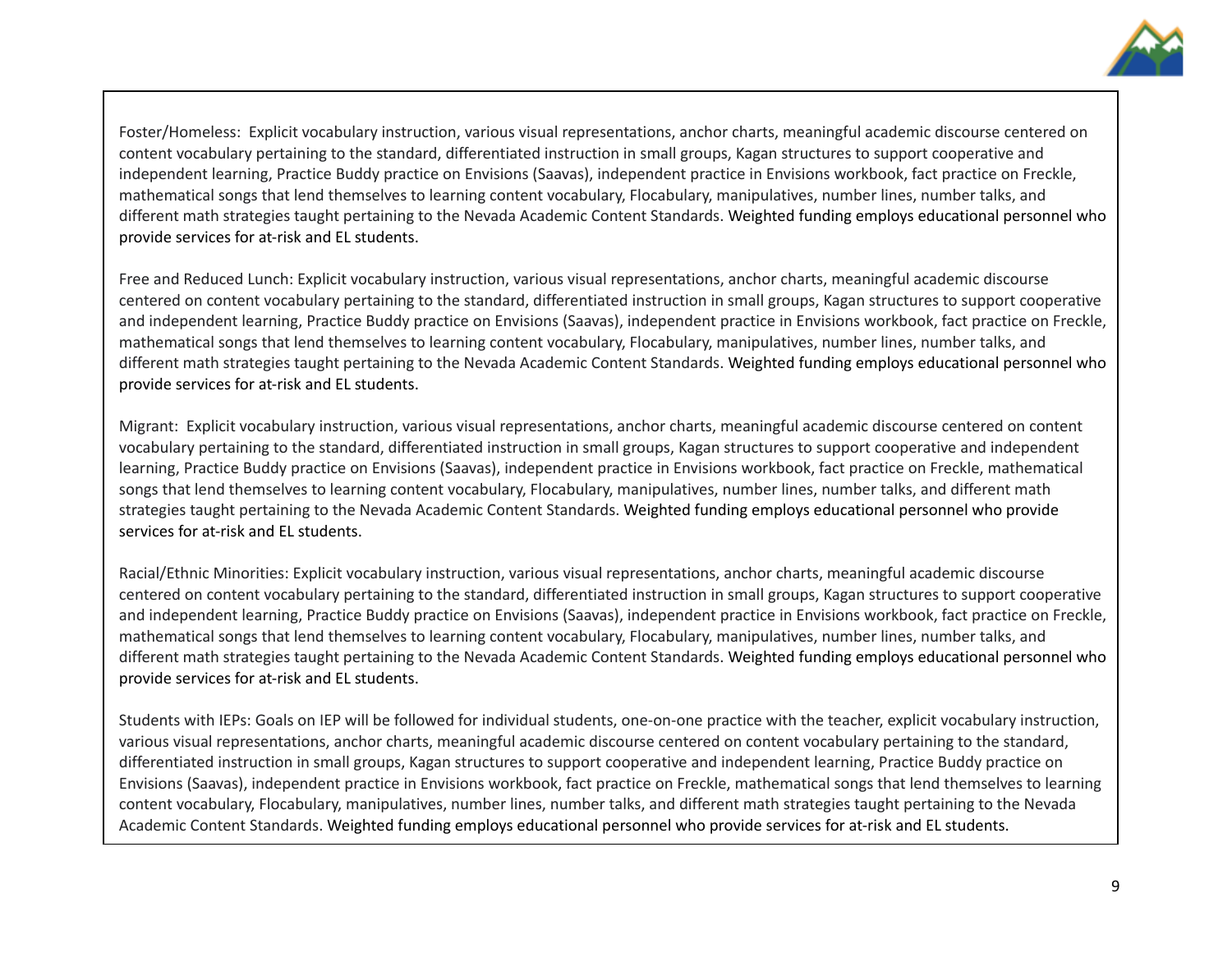

## **Inquiry Area 2 - Adult Learning Culture**

**Part A**

|                         |                                                                                                                                                                                                                                                                                                                                                                                                                                                                                                                                                                                                  | <b>Adult Learning Culture</b>                                                                                                                                                                                                                                                                                                                                                                                                                                                                                                                                                                                                                                                                                              |                                                                                                                                                                                                                                                                                                                                                                                                                                                                                                                                                                                                                                                                                                                                                                                                                                        |
|-------------------------|--------------------------------------------------------------------------------------------------------------------------------------------------------------------------------------------------------------------------------------------------------------------------------------------------------------------------------------------------------------------------------------------------------------------------------------------------------------------------------------------------------------------------------------------------------------------------------------------------|----------------------------------------------------------------------------------------------------------------------------------------------------------------------------------------------------------------------------------------------------------------------------------------------------------------------------------------------------------------------------------------------------------------------------------------------------------------------------------------------------------------------------------------------------------------------------------------------------------------------------------------------------------------------------------------------------------------------------|----------------------------------------------------------------------------------------------------------------------------------------------------------------------------------------------------------------------------------------------------------------------------------------------------------------------------------------------------------------------------------------------------------------------------------------------------------------------------------------------------------------------------------------------------------------------------------------------------------------------------------------------------------------------------------------------------------------------------------------------------------------------------------------------------------------------------------------|
|                         | <b>Instructional Practice</b>                                                                                                                                                                                                                                                                                                                                                                                                                                                                                                                                                                    | <b>Instructional Leadership</b>                                                                                                                                                                                                                                                                                                                                                                                                                                                                                                                                                                                                                                                                                            | <b>Systems and Structures that Support</b><br><b>Continuous Improvement</b>                                                                                                                                                                                                                                                                                                                                                                                                                                                                                                                                                                                                                                                                                                                                                            |
| Data<br><b>Reviewed</b> | After reviewing instructional round data<br>collected on 9-8-21, teachers shared<br>observations and observed the following<br>areas in need of growth:<br>Students need to be able to<br>$\mathbf{1}$<br>articulate what they are<br>learning about.<br>Learning objectives need to be<br>2.<br>posted in a visible area of the<br>room for both students and<br>adults who enter into the room.<br>3. Teachers need to learn to be<br>facilitators in the classroom in<br>order for students to learn to<br>engage in "productive struggle"<br>in order to get ready for state<br>assessments. | On the 2021 district wide staff survey,<br>86% of the staff responded that they<br>strongly agreed or agreed that teachers,<br>staff, and administrators work well<br>together at this school.<br>On the 2019 district wide staff survey,<br>65% of the staff responded that they<br>strongly agreed or agreed that teachers,<br>staff, and administrators work well<br>together at this school.<br>On the 2021 district wide staff survey,<br>86% of the staff responded that they<br>strongly agreed or agreed that they felt<br>supported at their school.<br>On the 2019 district wide staff survey,<br>71% of the staff responded that they<br>strongly agreed or agreed that they felt<br>supported at their school. | <b>Professional Learning Community</b><br>meetings are held twice a month in<br>order to review and analyze data as a<br>grade level. The administration team,<br>school counselor, Read By 3 strategist,<br>and the learning strategist meet with<br>the grade levels as well in order to help<br>teachers use the data to help drive their<br><i>instruction.</i><br>Professional development trainings are<br>held at the school in order to help<br>teachers fulfill district wide expectations.<br>Ongoing training sessions are held for<br>schoolwide programs such as ReadyGen<br>and Envisions. Teachers are continually<br>supported as they continue to utilize the<br>Canvas LMS.<br>Teachers are provided with the same<br>schedules (common preps) in order to<br>come together to collaborate effectively<br>as a team. |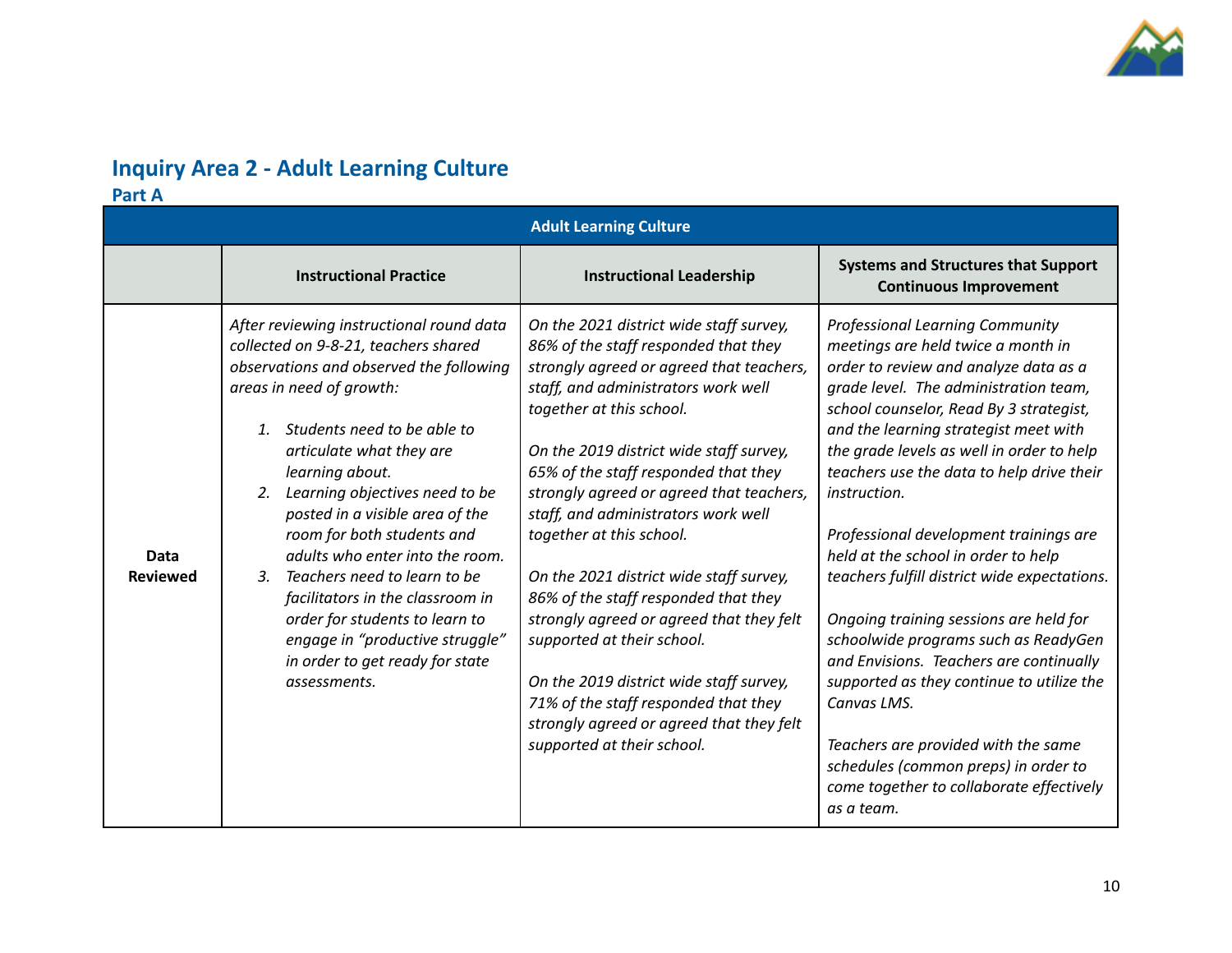

| Problem                               | PLC meetings have not followed a consistent and common structure focused on understanding the standards, using data to                                                                                                                                                                                                                                                                                                                  |
|---------------------------------------|-----------------------------------------------------------------------------------------------------------------------------------------------------------------------------------------------------------------------------------------------------------------------------------------------------------------------------------------------------------------------------------------------------------------------------------------|
| <b>Statement</b>                      | drive instruction, and collaborating to design effective instruction.                                                                                                                                                                                                                                                                                                                                                                   |
| <b>Critical Root</b><br><b>Causes</b> | Based on the 2020-2021 school year, teachers were struggling to collaborate with their grade levels in order to meet<br>schoolwide expectations. Teachers also struggled with asking for help from one another as well as sharing strategies that<br>would help students with their learning. Teachers mistrusted the data because it was administered in a virtual setting as<br>opposed to in a physical setting (classroom setting). |

#### **Part B**

| <b>Adult Learning Culture</b>                                                                                                                                                                                     |                                                                                     |  |
|-------------------------------------------------------------------------------------------------------------------------------------------------------------------------------------------------------------------|-------------------------------------------------------------------------------------|--|
| <b>School Goal:</b> By the end of the school year, 80% of grade-level PLC<br>meetings will include a focus on standards, data, and collaborative<br>instruction as evidenced by PLC observations/meeting minutes. | <b>STIP Connection:</b> Goal 2: All students have access to effective<br>educators. |  |

**Improvement Strategy:** Structured PLC meetings two times a month

**Evidence Level** (1-Strong; 2-Moderate; 3-Promising; 4-Demonstrates a Rationale)*: Analyze data in PLCs - level 2*

Intended Outcomes: By January 2022, 50% of grade-level PLC meetings will include a focus on standards, data, and collaborative instruction *as evidenced by PLC observations/meeting minutes.*

#### **Action Steps:**

- What does it look like? Every time teachers and administrators meet for PLC meetings, they will follow structured agendas that focus on student data to help drive instruction. Teachers will be able to collaborate on how to better meet the needs of students by using the *grade level spreadsheets.*
- *● Who is responsible for the work? Teachers and administrators*
- *● How often will it occur? Two Wednesdays a month*
- What data will be collected to determine if each step is successful? Teachers and administrators will analyze the data individually and *as a group to determine if students are effectively learning the standards.*
- Who will monitor that the action step is being implemented? PLC agendas and minutes will be kept of each PLC meeting, administrators, strategists, and school counselor will be a part of these meetings as well to ensure that everyone is doing everything *possible to help improve student achievement.*
- How often will we monitor? Teachers will provide their student data on the grade level PLC spreadsheets that they submit to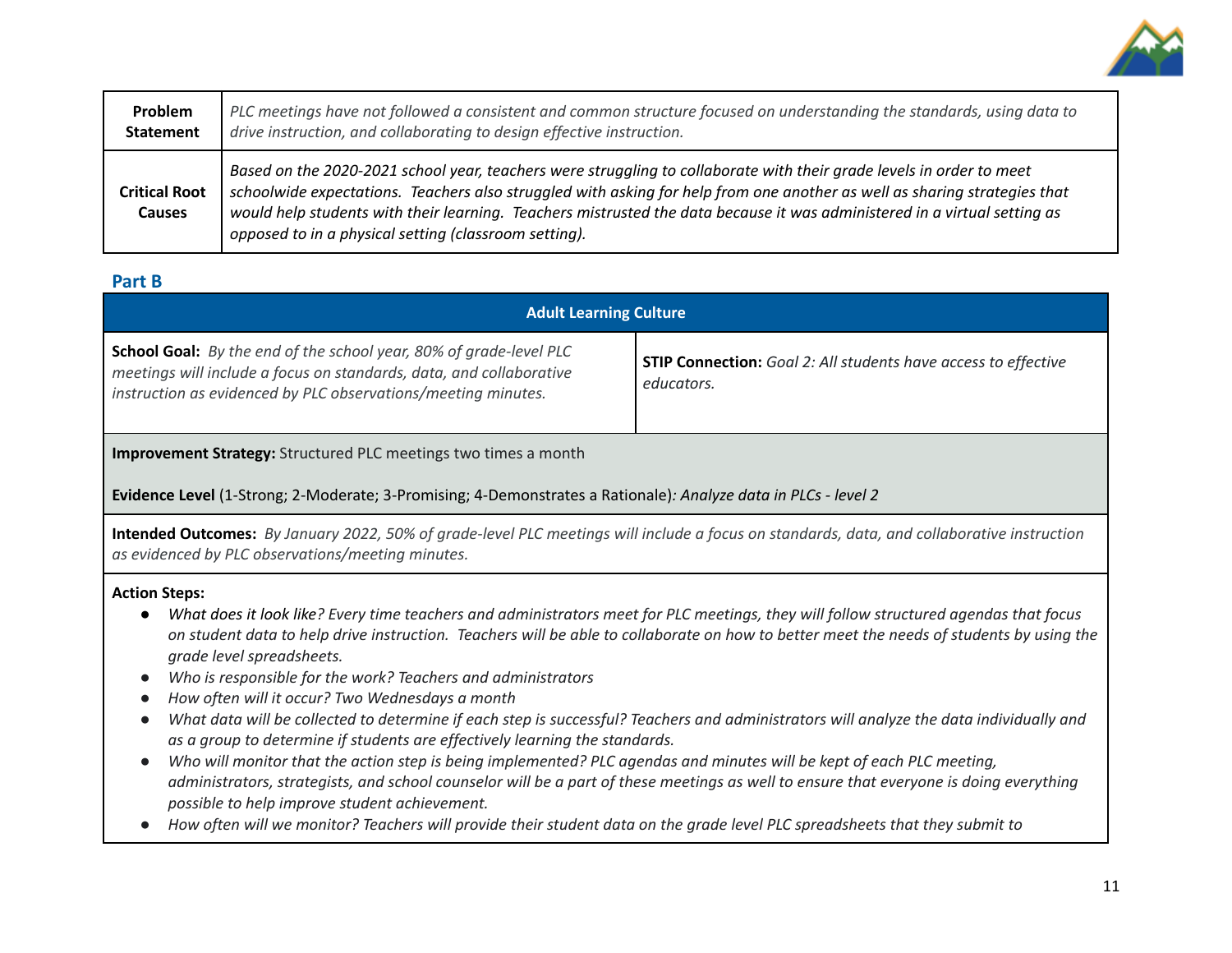

administration monthly. Teachers and administration will monitor formative and summative assessment data to ensure that students *are progressing towards their academic goals. Insert during Event 5*

#### **Resources Needed:**

- **●** *Summative and formative assessment data*
- **●** *PLC spreadsheets*
- **●** *Achieve the Core*
- **●** *Learning Continuum from NWEA*
- **●** *PLC agendas and minutes Insert during Event 5*

#### **Challenges to Tackle: (What are some challenges that we can put down in this section?)**

- Time constraints
- Limited opportunities to meet as a grade level

#### **Equity Supports. What, specifically, will we do to support the following student groups around this goal?**

English Learners: Instructional Rounds, structured PLC meetings with agendas, minutes, and individual roles. Weighted funding employs educational personnel who provide services for at-risk and EL students.

Foster/Homeless: : Instructional Rounds, structured PLC meetings with agendas, minutes, individual roles, and additional plans. Weighted funding employs educational personnel who provide services for at-risk and EL students.

Free and Reduced Lunch: : Instructional Rounds, structured PLC meetings with agendas, minutes, and individual roles. Weighted funding employs educational personnel who provide services for at-risk and EL students.

Migrant: : Instructional Rounds, structured PLC meetings with agendas, minutes, and individual roles. Weighted funding employs educational personnel who provide services for at-risk and EL students.

Racial/Ethnic Minorities: : Instructional Rounds, structured PLC meetings with agendas, minutes, and individual roles. Weighted funding employs educational personnel who provide services for at-risk and EL students.

Students with IEPs: : Instructional Rounds, structured PLC meetings with agendas, minutes, and individual roles, annual review. Weighted funding employs educational personnel who provide services for at-risk and EL students.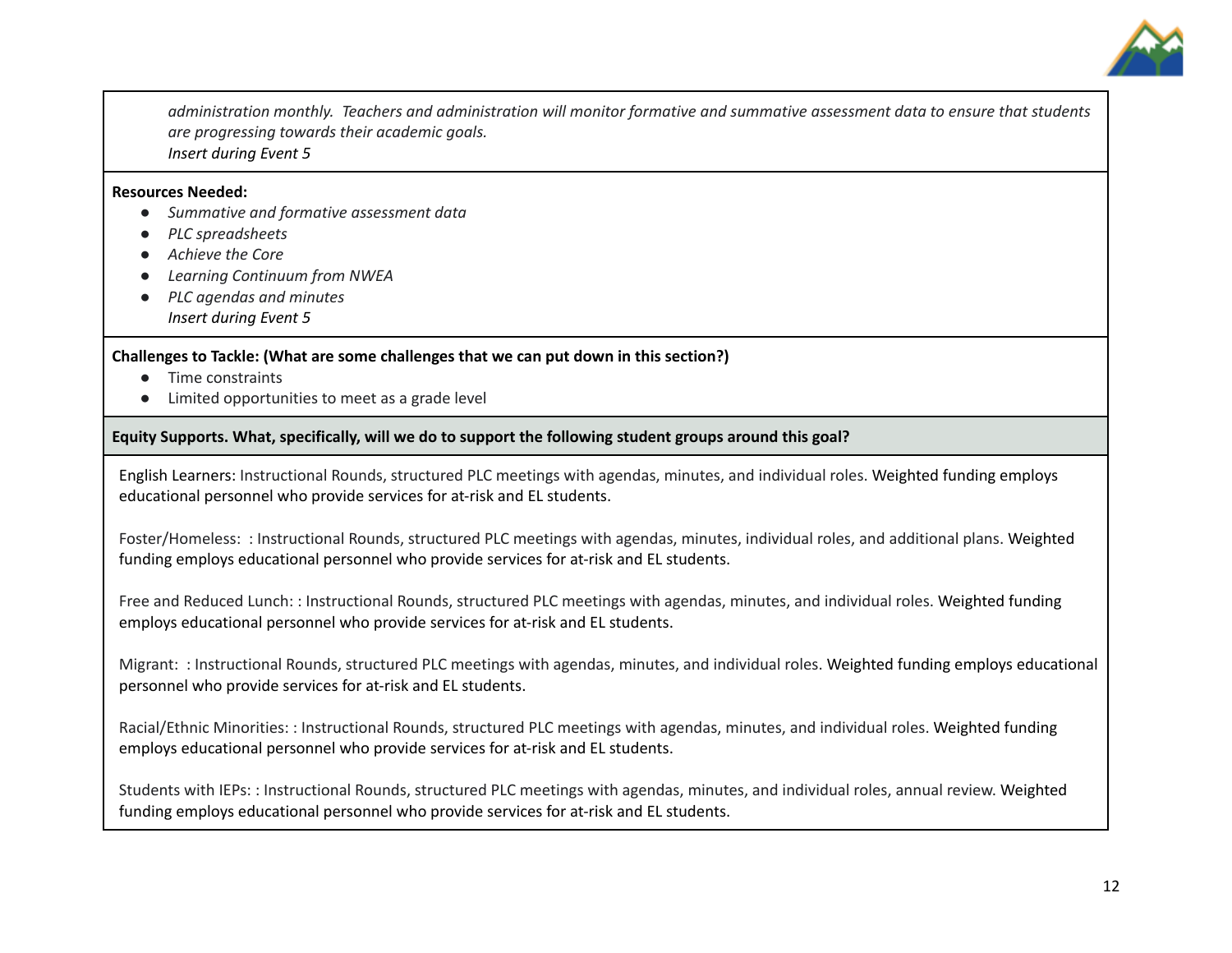

### **Inquiry Area 3 - Connectedness Part A**

| <b>Connectedness</b>    |                                                                                                                                                                                                                                                                                                                                                                                                                            |                                                                                                                                                                                                                                                                                                                                                                                                                                                                                                                                                                                                                                                                                                                                                                                                                                                                                                                              |                                                                                                                                                                                                                                                                                                                                                                                                                                                                                                                                                                                                                                                                                                                                                                                                                                                            |
|-------------------------|----------------------------------------------------------------------------------------------------------------------------------------------------------------------------------------------------------------------------------------------------------------------------------------------------------------------------------------------------------------------------------------------------------------------------|------------------------------------------------------------------------------------------------------------------------------------------------------------------------------------------------------------------------------------------------------------------------------------------------------------------------------------------------------------------------------------------------------------------------------------------------------------------------------------------------------------------------------------------------------------------------------------------------------------------------------------------------------------------------------------------------------------------------------------------------------------------------------------------------------------------------------------------------------------------------------------------------------------------------------|------------------------------------------------------------------------------------------------------------------------------------------------------------------------------------------------------------------------------------------------------------------------------------------------------------------------------------------------------------------------------------------------------------------------------------------------------------------------------------------------------------------------------------------------------------------------------------------------------------------------------------------------------------------------------------------------------------------------------------------------------------------------------------------------------------------------------------------------------------|
|                         | <b>Student</b>                                                                                                                                                                                                                                                                                                                                                                                                             | <b>Staff</b>                                                                                                                                                                                                                                                                                                                                                                                                                                                                                                                                                                                                                                                                                                                                                                                                                                                                                                                 | <b>Family &amp; Community Engagement</b>                                                                                                                                                                                                                                                                                                                                                                                                                                                                                                                                                                                                                                                                                                                                                                                                                   |
| Data<br><b>Reviewed</b> | 30% of the students at Ries ES are<br>chronically absent in 2021.<br>Here are the breakdowns per grade<br>level.<br>K: 36% of the students chronically<br>absent<br>1st: 22% of the students chronically<br>absent<br>2nd: 28% of the students chronically<br>absent<br>3rd: 19% of the students chronically<br>absent<br>4th: 26% of the students chronically<br>absent<br>5th: 18% of the students chronically<br>absent | In the 2020-2021 school year, 79% of the<br>staff responded that they strongly<br>agreed or agreed that the school<br>promoted staff and teacher<br>participation in decision-making that<br>affects school practices and policies.<br>Here is the breakdown of the data.<br>2019: 58% of the staff responded that<br>they strongly agreed or agreed that the<br>school promoted staff and teacher<br>participation in decision-making that<br>affects school practices and policies. (31<br>staff members completed the survey)<br>2021: 79% of the staff responded that<br>they strongly agreed or agreed that the<br>school promoted staff and teacher<br>participation in decision-making that<br>affects school practices and policies. (29<br>staff members completed the survey)<br>In the 2021-2022 school year, 34.5% of<br>the staff absences from 8/9/21 through<br>10/8/21 were due to sick-personal<br>illness. | In the 2020-2021 school year, 98.8% of<br>the parents responded that they<br>strongly agreed or agreed that the<br>teachers really cared about their<br>children. Here is the breakdown of the<br>data.<br>2019: 97.5% of the parents strongly<br>agreed or agreed that the teachers<br>cared about their children (80 parents<br>completed the survey)<br>2020: 100% of the parents strongly<br>agreed or agreed that the teachers<br>cared about their children (16 parents<br>completed the survey)<br>2021: 98.8% of the parents strongly<br>agreed or agreed that the teachers<br>cared about their children (251 parents<br>completed the survey)<br>In the 2020-2021 school year, 96.7 % of<br>the parents responded that they<br>strongly agreed or agreed that the<br>school sees them as a partner in their<br>children's education. Here is the |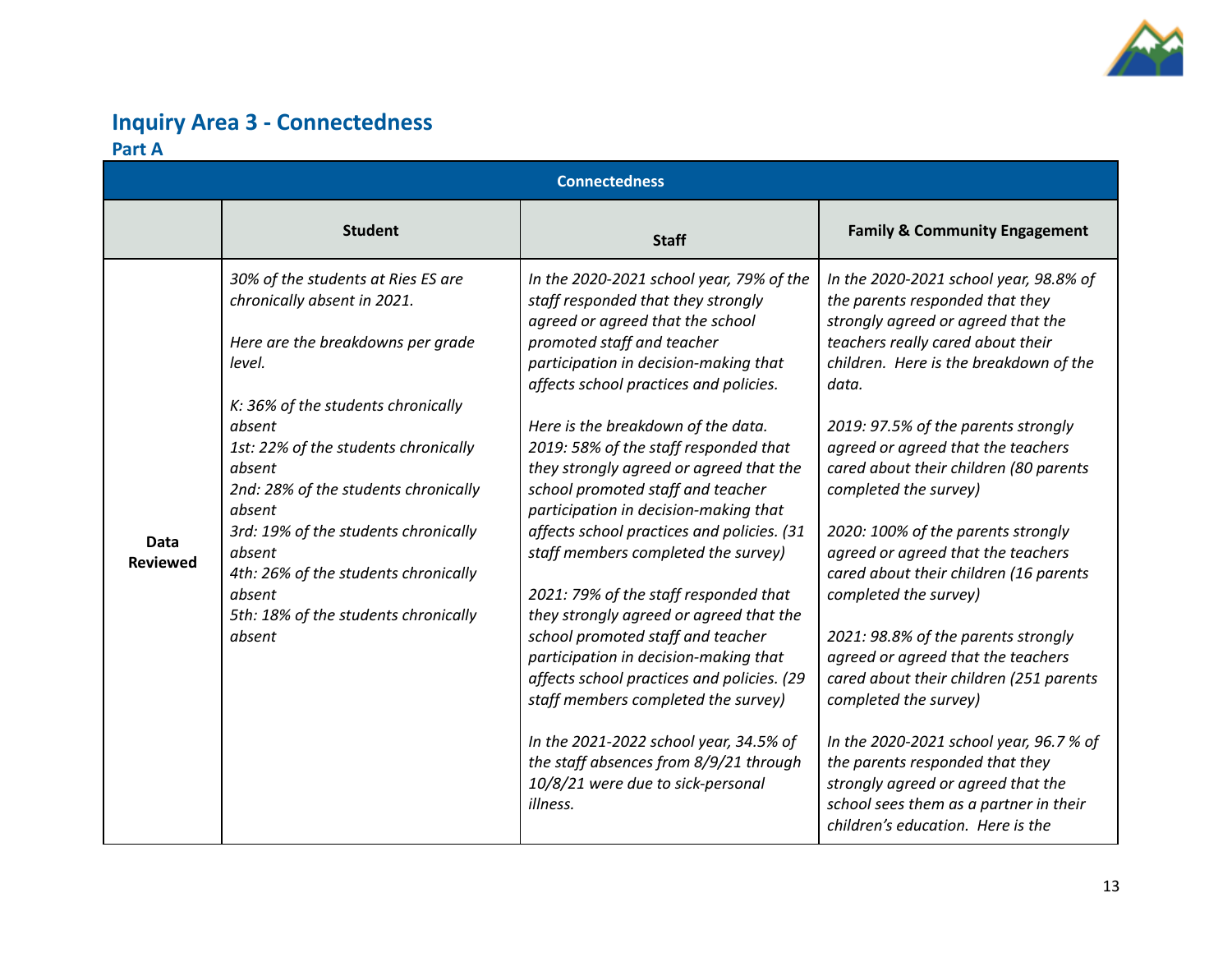

|                                       |                                                                                                                                                                                                                                                   |                                                                                                                              | breakdown of the data.                                                                                                                                               |
|---------------------------------------|---------------------------------------------------------------------------------------------------------------------------------------------------------------------------------------------------------------------------------------------------|------------------------------------------------------------------------------------------------------------------------------|----------------------------------------------------------------------------------------------------------------------------------------------------------------------|
|                                       |                                                                                                                                                                                                                                                   |                                                                                                                              | 2019: 97.5% of the parents strongly<br>agreed or agreed that their children's<br>school sees them as a partner in<br>education (80 parents completed the<br>survey)  |
|                                       |                                                                                                                                                                                                                                                   |                                                                                                                              | 2020: 100% of the parents strongly<br>agreed or agreed that their children's<br>school sees them as a partner in<br>education (16 parents completed the<br>survey)   |
|                                       |                                                                                                                                                                                                                                                   |                                                                                                                              | 2021: 96.7% of the parents strongly<br>agreed or agreed that their children's<br>school sees them as a partner in<br>education (248 parents completed the<br>survey) |
| Problem<br><b>Statement</b>           | Based on the staff district wide survey given in 2020-2021, 79% of the staff responded that they strongly agreed or agreed that<br>the school promoted staff regular participation in decision-making that affects school practices and policies. |                                                                                                                              |                                                                                                                                                                      |
| <b>Critical Root</b><br><b>Causes</b> | staff would feel overwhelmed.                                                                                                                                                                                                                     | The separation of distance learning and the problem-solving that had to be made as issues arrived, made it so that sometimes |                                                                                                                                                                      |

### **Part B**

| <b>Connectedness</b>                                                                                                                                                                                                                                                                                       |                                                                                                                                                                          |  |
|------------------------------------------------------------------------------------------------------------------------------------------------------------------------------------------------------------------------------------------------------------------------------------------------------------|--------------------------------------------------------------------------------------------------------------------------------------------------------------------------|--|
| <b>School Goal:</b> Increase the percent of teachers who strongly agree or agree<br>that the school promotes staff and teacher participation in<br>decision-making that affects school practices and policies from 79%<br>(spring 2021) to 85% (May 2022) as measured by the District Wide CCSD<br>Survey. | <b>STIP Connection:</b> Goal 6: All students and adults learn and work<br>together in safe environments where identities and relationships<br>are valued and celebrated. |  |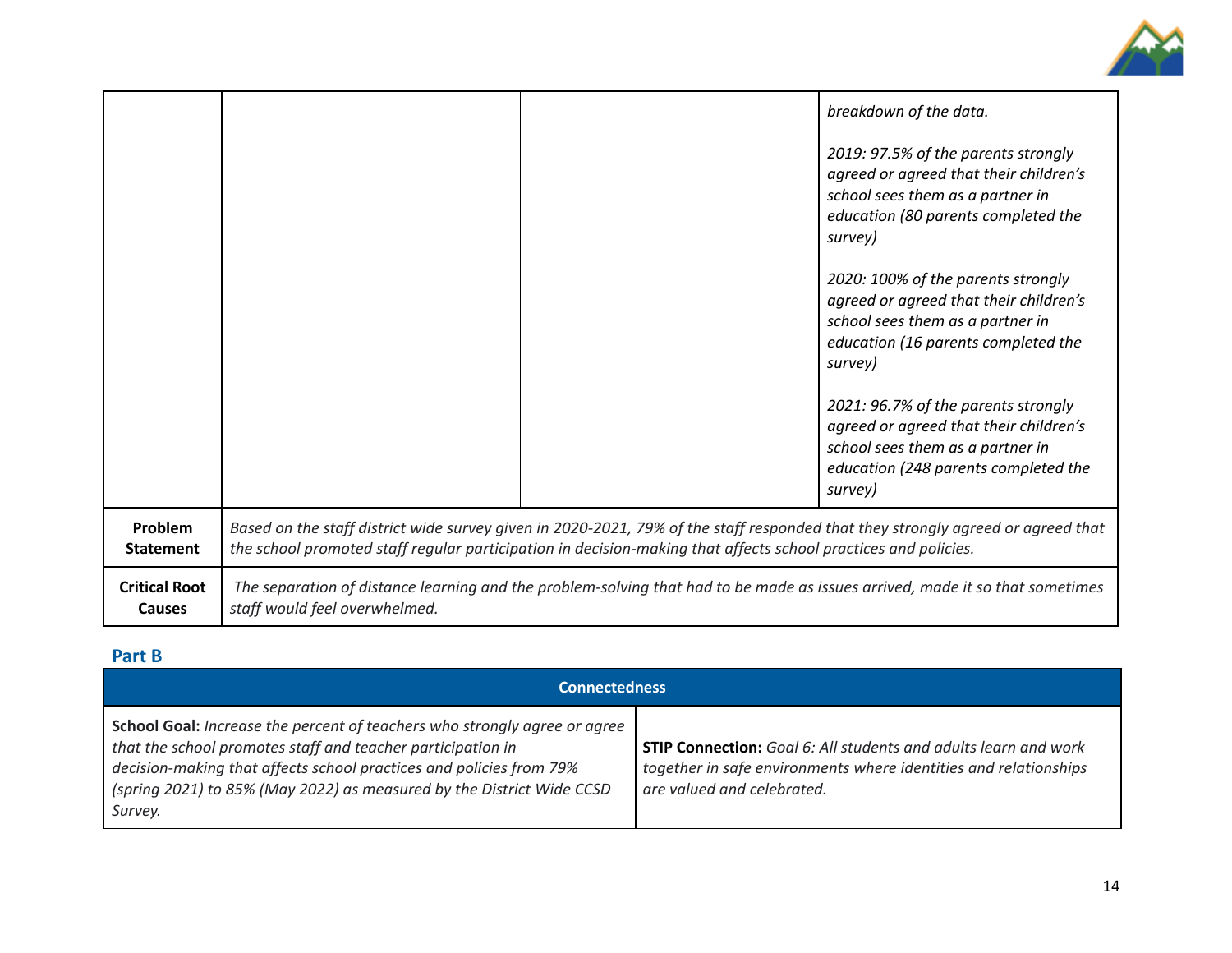

**Improvement Strategy:** Prioritize staff concerns and seek staff input related to problem solving. Create by-in so that staff feel included in the decision making process.

**Evidence Level** (1-Strong; 2-Moderate; 3-Promising; 4-Demonstrates a Rationale): Creating a positive school climate and culture - level 3

Intended Outcomes: By the end of the first semester, the percent of teachers who strongly agree or agree that the school promotes staff and teacher participation in decision-making that affects school practices and policies will improve from 79% to 85% by using a Google Form to *survey the staff in January 2022.*

#### **Action Steps: What should our action steps look like?**

- What does it look like? Teachers and staff will be continually asked for their input in staff meetings, grade level meetings, and PLC *meetings in order to help make decisions for the school.*
- Who is responsible for doing the work? The members of the Continuous Improvement Team will come together to create a survey that will be given to the staff in order to promote staff and teacher participation in decision-making that affects school practices and policies.
- How often will it occur? Staff will be surveyed in January 2022 as well as in May 2022 to see if there is an increase in teachers who strongly agree or agree that the school promotes staff and teacher participation in decision-making that affects school practices and *policies. The goal is that the percentage increases from 79% to 85% in January.*
- What data will be collected to determine if the action step is successful? District wide survey data in May 2022 as well as survey data *generated from the Google Form survey administered in January 2022.*
- Who will monitor that the action step is being implemented? The members of the continuous improvement team will monitor to ensure *that each action step is implemented.*
- How often will we monitor? We will collect the data in January 2022 and in May 2022. A survey will be created to survey the staff in January 2022 and then the staff will take the district wide survey given to the staff in May 2022.
- *● Insert during Event 5*

#### **Resources Needed:**

- **●** *Google Form survey (January 2022)*
- *● District wide survey (May 2022)*
- Teacher Input in order to help everyone feel included and part of the decision-making that affects school practices and policies.
- **●** *Insert during Event 5*

#### **Challenges to Tackle:**

- Learning new ways to help everyone feel comfortable with sharing/voicing their concerns for how to better help students succeed *academically and socially.*
- Unprecedented challenges that we are facing based on coming back from distance learning and new reopening quidelines that affect *overall morale*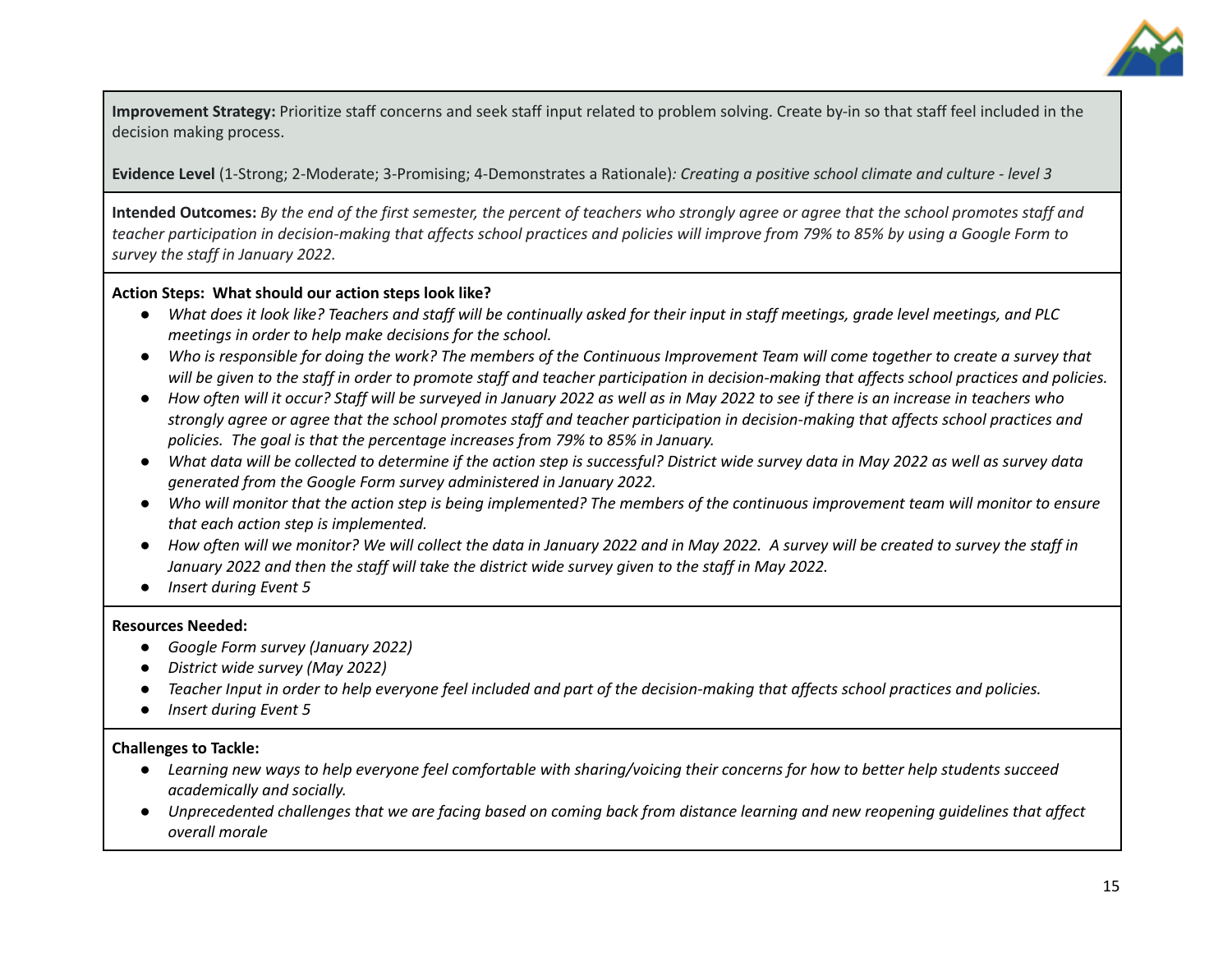

#### **Equity Supports. What, specifically, will we do to support the following student groups around this goal?**

English Learners: collaborative work groups to share in the workload so that teachers have more time to plan and teach. Weighted funding employs educational personnel who provide services for at-risk and EL students.

Foster/Homeless: collaborative work groups to share in the workload so that teachers have more time to plan and teach. Weighted funding employs educational personnel who provide services for at-risk and EL students.

Free and Reduced Lunch: collaborative work groups to share in the workload so that teachers have more time to plan and teach. Weighted funding employs educational personnel who provide services for at-risk and EL students.

Migrant: collaborative work groups to share in the workload so that teachers have more time to plan and teach. Weighted funding employs educational personnel who provide services for at-risk and EL students.

Racial/Ethnic Minorities: collaborative work groups to share in the workload so that teachers have more time to plan and teach. Weighted funding employs educational personnel who provide services for at-risk and EL students.

Students with IEPs: collaborative work groups to share in the workload so that teachers have more time to plan and teach. Weighted funding employs educational personnel who provide services for at-risk and EL students.

### **COORDINATION OF FUNDS TO SUPPORT THE PLAN WITH OTHER PROGRAMS**

| <b>Funding Source</b>  | <b>Amount Received for</b><br><b>Current School Year</b> | Purpose(s) for which funds are used                                                                                            | <b>Applicable Goal(s)</b>                                        |
|------------------------|----------------------------------------------------------|--------------------------------------------------------------------------------------------------------------------------------|------------------------------------------------------------------|
| <b>General Funds</b>   | \$4,631,952.00                                           | <b>Staff and Instructional Supplies</b>                                                                                        | <b>Student Success, Adult Learning</b><br>Culture, Connectedness |
| At-Risk Weighted Funds | \$115,310.00                                             | Learning Strategist servicing at risk students as<br>well as supporting students with behavior,<br>academic, and social needs. | <b>Student Success, Adult Learning</b><br>Culture, Connectedness |
| Read By Grade 3        | \$91,267.00                                              | Read By 3 Learning Strategist                                                                                                  | <b>Student Success, Adult Learning</b>                           |